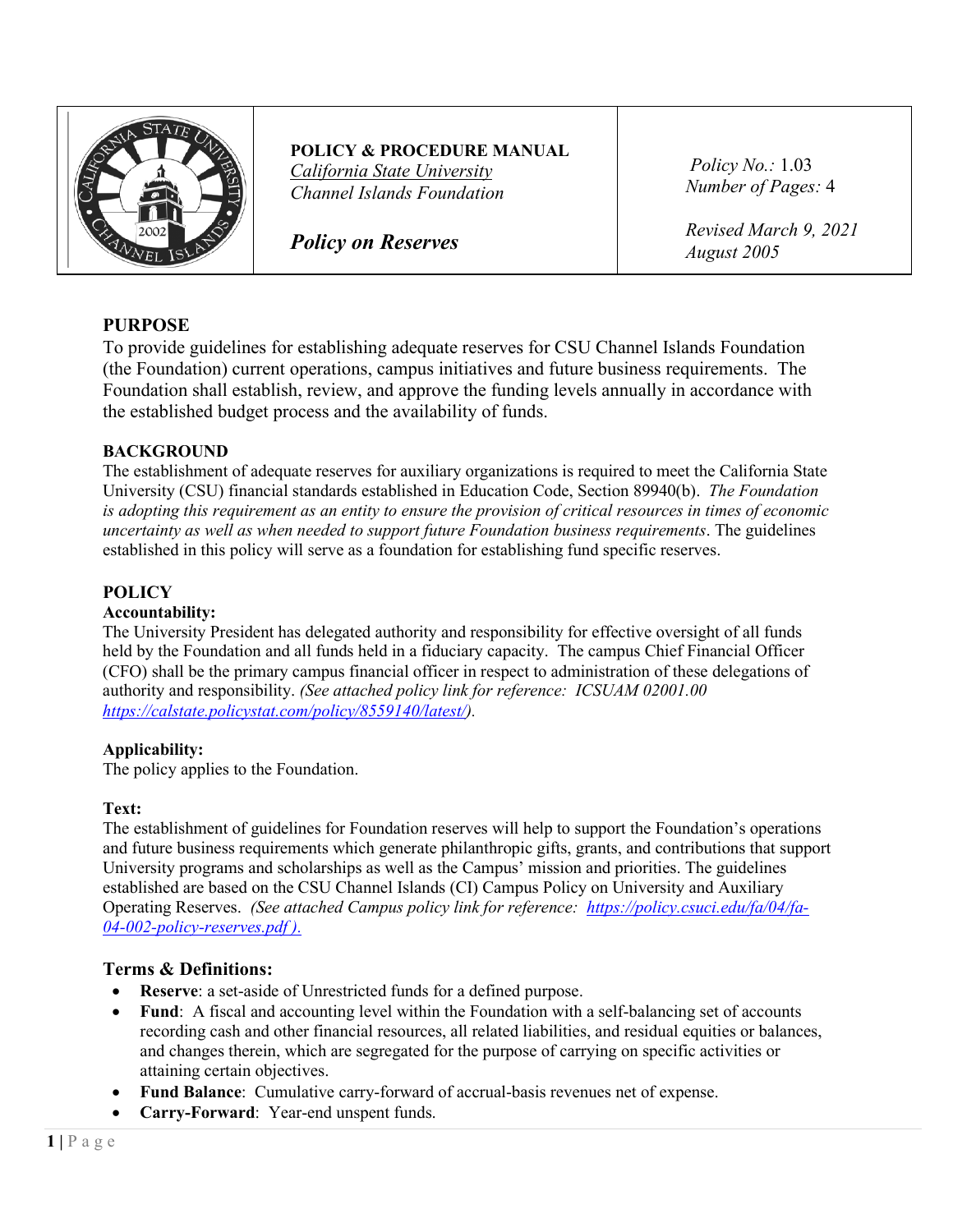- **Total Foundation Budget**: Total budgeted Foundation expenses for all fund types: Endowment, Scholarship, Temporarily Restricted, and Unrestricted.
- **Annual Operating Budget**: Budgeted Foundation Expenses for Administrative and Direct Fundraising costs.
- **Foundation Operating Expenses**: A category of expenditures that result in normal business operations related to Administrative and Direct Fund raising.
- **Chief Financial Officer:** The person designated by the Campus President pursuant to Executive Order No 731.
- **Foundation Fund Types (source**):
	- o **Endowment funds** include permanent funds invested to generate income which is then allocated in accordance with the Foundation Investment Policy and of which the principal amount or corpus cannot be spent unless allowed by the endowment agreement.
	- o **Scholarship funds** are specific to providing scholarships.
	- o **Temporarily Restricted funds** are designated for a specific area of use, such as, but not limited to, academic programs or projects, capital projects, or student support programs. This includes funds raised during campaigns that are designed to support designated programs.
	- o **Unrestricted fund** includes carry-forward fund balance and contributions given in support of the University's highest priority needs. Unrestricted operating funds will be used to fund Foundation reserves as well as any initiative or priority not otherwise funded. Unrestricted funds are for use at the discretion of the University President or designee.

# **Source of Reserve Funds:**

Reserves will be funded by fiscal year end Unrestricted fund net revenue and will be allocated as a contribution to the Foundation reserves.

# **RESERVE REQUIREMENTS:**

- I. The Foundation shall *maintain adequate levels of reserves in accordance with the University reserve policy* which requires reserves to be established for the following if applicable:
	- a. Economic Uncertainty
	- b. Working Capital
	- c. Future Business Requirements
- II. Reserve balances shall maintain a minimum as outlined within the Reserve Fund Designations and Funding Priority of this policy (below). Additionally:
	- a. If a reserve balance falls below the established minimum, a contingency plan must be created to restore the minimum balance requirement.
	- b. If a reserve balance is in excess of maximum at the end of the fiscal year (June 30), the the reason behind the excess must be provided and a plan to reduce the fund balance must be submitted.
	- c. During a period of extreme fiscal crisis, the reserve balance may be suspended for a specified period of time.
- III. Understanding that the campus and auxiliaries operate under different circumstances and conditions, which may change over time, the responsibility for the execution and implementation of this policy is with the Vice President for University Advancement and Chief Financial Officer.